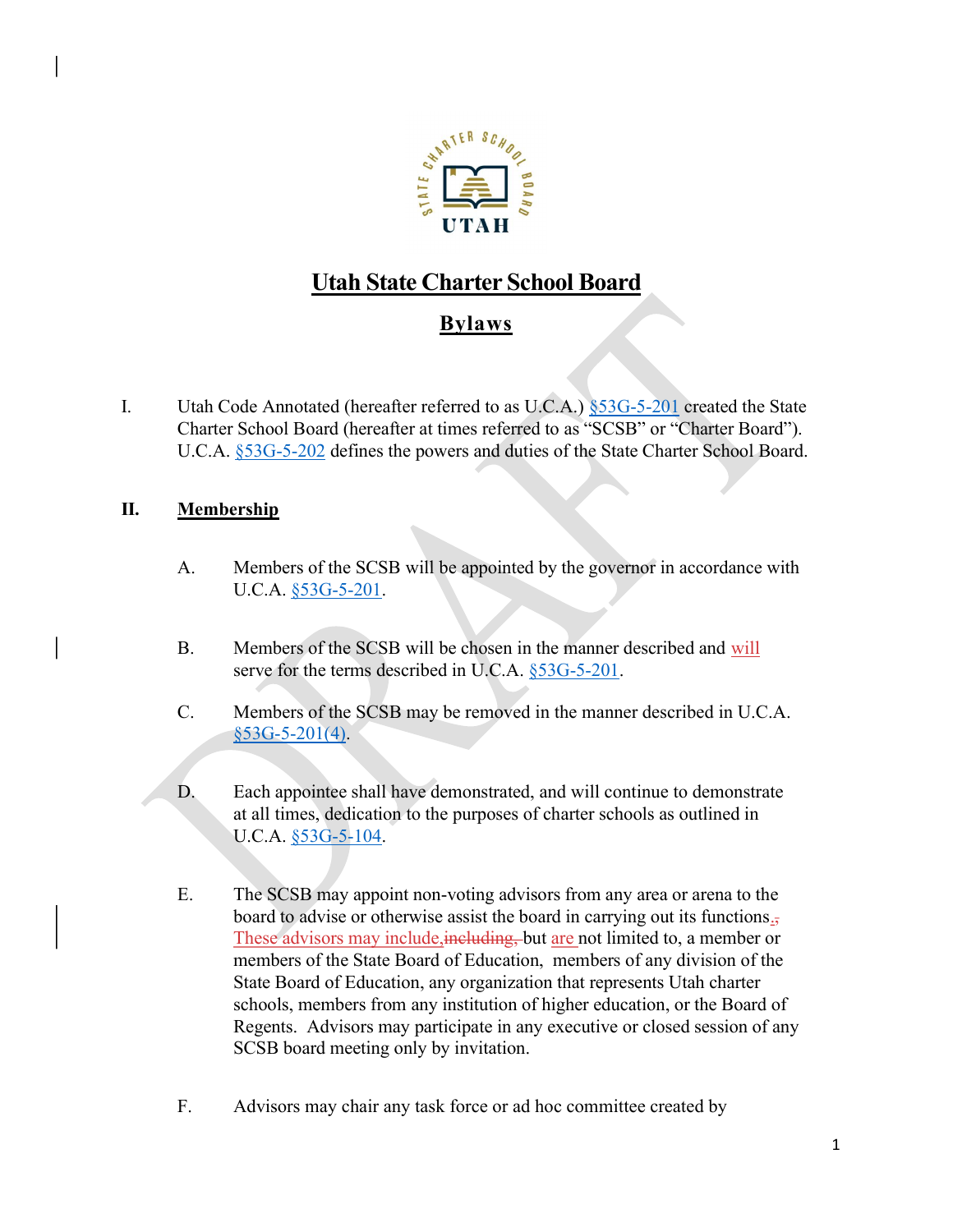the SCSB, and may have voting rights only in, and while serving on, those committees or task forces as specified.

#### III. Duties and Responsibilities

- A. U.C.A.  $\S 53G-5-202$  describes in detail the specific legal duties of the SCSB. These bylaws incorporate by reference all duties, so described, and may be implemented to the degree and method determined appropriate by the SCSB.
- B. In addition to the duties found in U.C.A. §53G-5-202, the SSCSB may:
	- 1. Select and appoint a "staff director" who shall be the executive officer of the e-SCSB according to the processes established in U.C.A. §53G-5-203. The Staff Director shall have the responsibility to establish a support staff for the SCSB, and otherwise administer all programs and directives of the SCSB.
	- 2. The SCSB shall authorize and promote the establishment of charter schools, subject to the provisions in U.C.A. §53G-5-202.
	- 3. The SCSB shall annually review and evaluate the performance of its authorized schools and hold those schools accountable for their performance.
	- 4. The SCSB shall monitor its authorized charter schools for compliance with federal and state laws, rules, and regulations.
	- 5. The SCSB is directly responsible for providing technical support to charter schools and persons seeking to establish a charter school.
	- 6. The SCSB shall provide technical support, as requested, to a local school board relating to charter schools.
	- 7. The SCSB shall make recommendations to the Legislature, and State Board of Education, on legislation and rules pertaining to charter schools.
	- 8. The SCSB shall make recommendations to the State Board of Education on the funding of charter schools.
	- 9. The SCSB may establish standing or ad hoc committees, and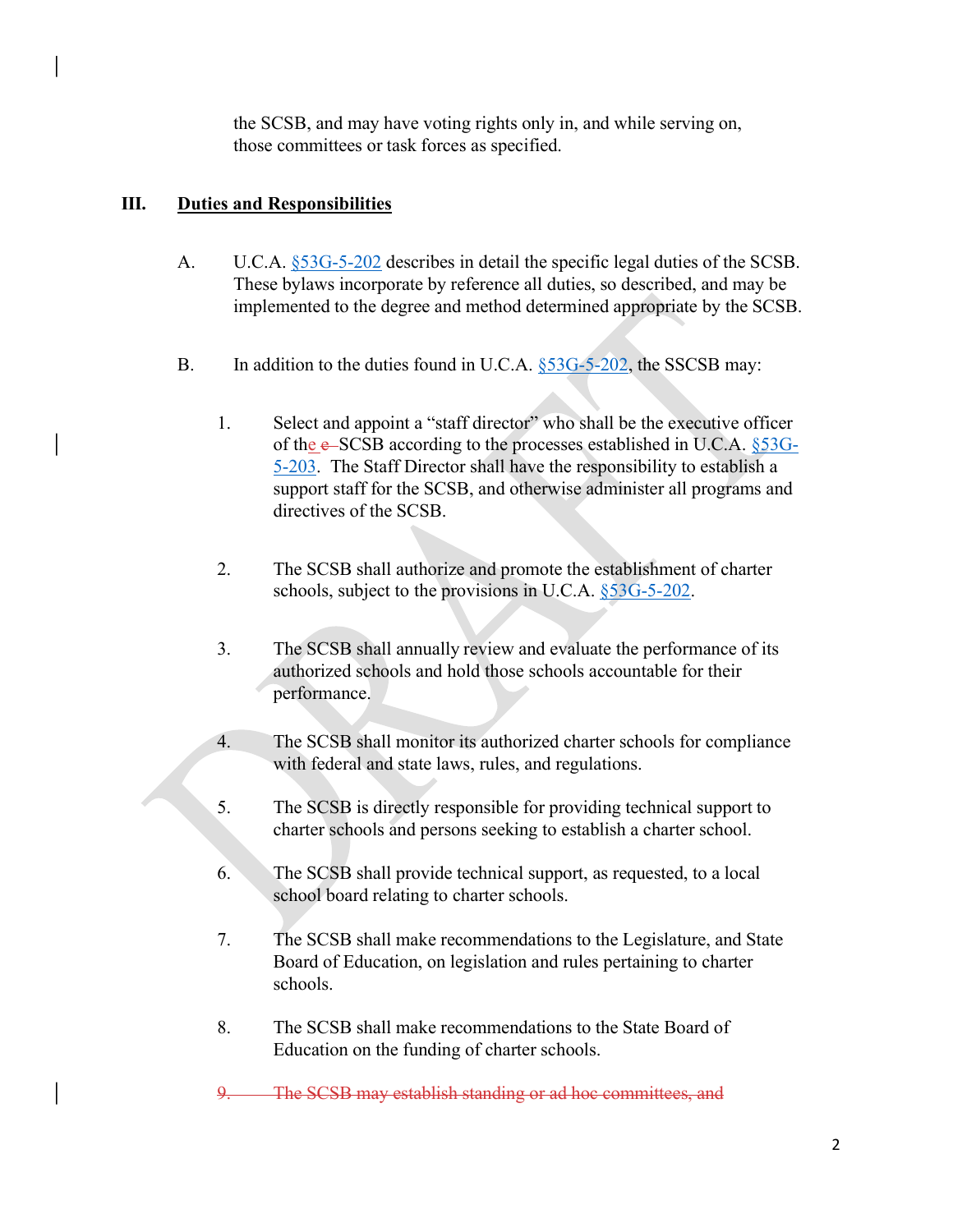additional task forces as necessary to address the needs of the SCSB or charter schools. Such committees and task forces will be staffed as directed by the SCSB.

#### IV. SelectionRights and Duties of Members of the SCSB, including Election of Officers.

Rights of New Member of the SCSB.

1. Newly appointed Members of the SCSB shall assume the committee or task force position of outgoing Members after being assigned to those positions by the Chair or Vice Chair. In all other matters, the outgoing Member(s) shall retain the full authority of the office until replaced, as provided by law.

B.A. Election of Chair and Vice Chair of the SCSB.

- 1. The Vice Chair shall oversee SCSB elections.
- 2. The election process shall be directed by the Vice Chair, and where there is no contest for the positions, the election can be disposed of by simple motion carried by a majority vote of Members serving. If there are multiple members who wish to stand for election, the following procedure shall be followed (to the extent that it is advisable):
	- a. The Vice Chair shall direct the Staff Director to contact each Member to:
		- (1) Inquire as to their willingness or desire to serve as SCSB Chair or Vice Chair.
		- (2) Accept nominations for each position from any SCSB Member.
	- b. If feasible, the Staff Director will determine the candidates for Chair and Vice Chair and request a short summation statement from each as to their goals or direction for the SCSB.
	- c. The actual vote, unless otherwise provided for, will be by anonymous vote, as may be provided by the Vice Chair. Election of SCSB officers will be decided by a majority vote of the Members then serving on the SCSB.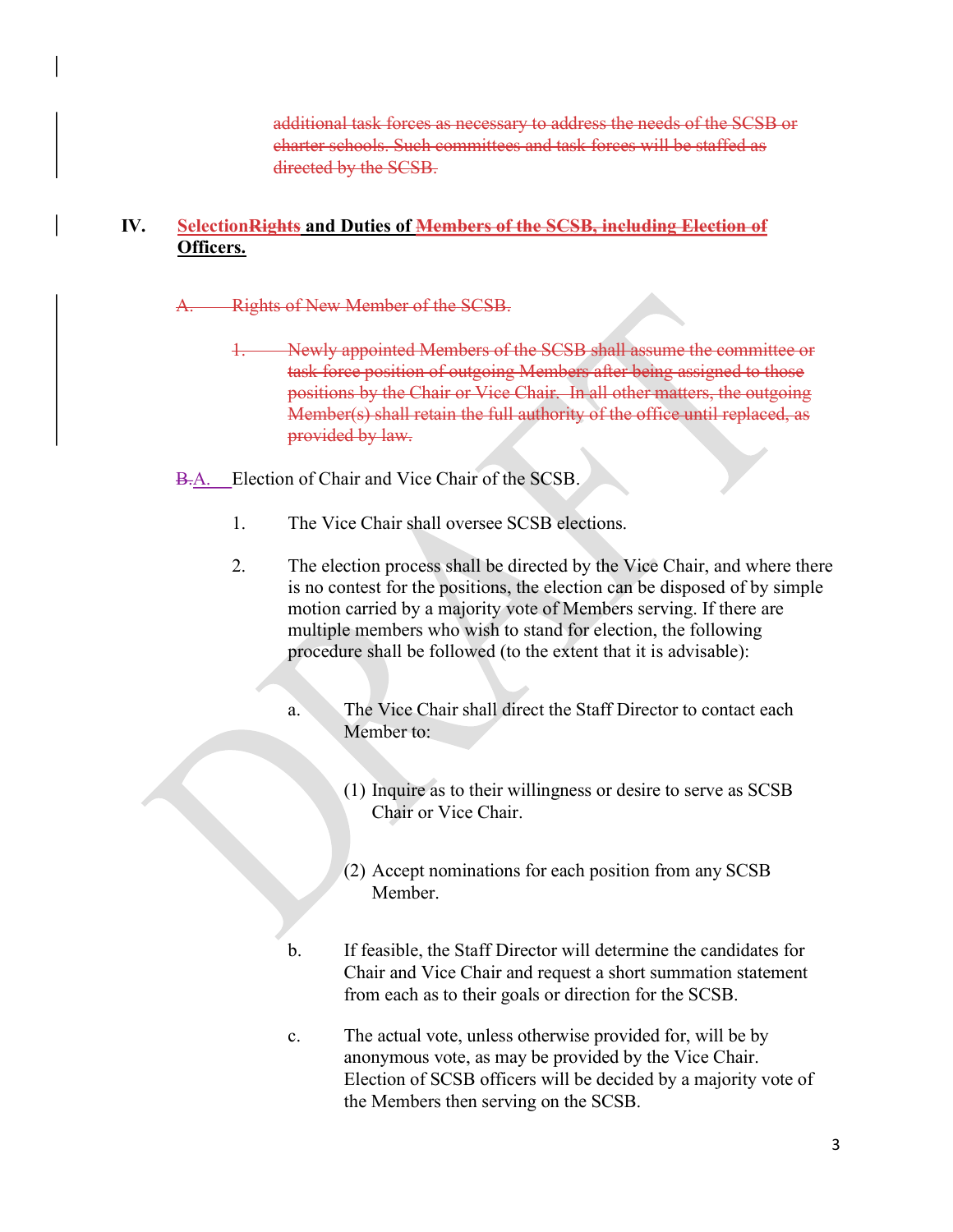- 3. If the Chair vacates the SCSB prior to the end of their term, the Vice Chair shall assume the position of Chair for the unexpired portion of the term.
- 4. If the Vice Chair vacates the board prior to the end of their term, the SCSB shall elect one of its Members to fill to fill—the office for the unexpired portion of the term. The election process will follow the same procedures outlined previously.
- 5. An officer elected by the SCSB may be removed from office for any reason, or no reason, by a vote of two-thirds of the Members serving.
- C.B. Duties of the SCSB Chair:
	- 1. Chairs all meetings of the SCSB; the Chair may delegate to the Vice Chair. The Chair or Vice Chair may designate a SCSB Member to preside at designated meetings.
	- 2. In consultation with the Staff, assembles and approves an agenda for the scheduled SCSB meetings.
	- 3. Calls additional meetings, or emergency meetings, of the SCSB, as necessary.
	- 4. After obtaining input from individual SCSB Members, aAppoints Members to serve on committees requiring SCSB participation.
	- 5. Initiates a self-evaluation of the SCSB in every even year, or at such times as may be advisable.

D.C. Duties of the SCSB Vice Chair:

- 1. Chairs SCSB meetings in the absence of, or at the request of, the Chair.
- 2. Reviews SCSB bylaws annually, or as needed, and initiates amendments if necessary.
- 3. Oversees the election of SCSB Officers.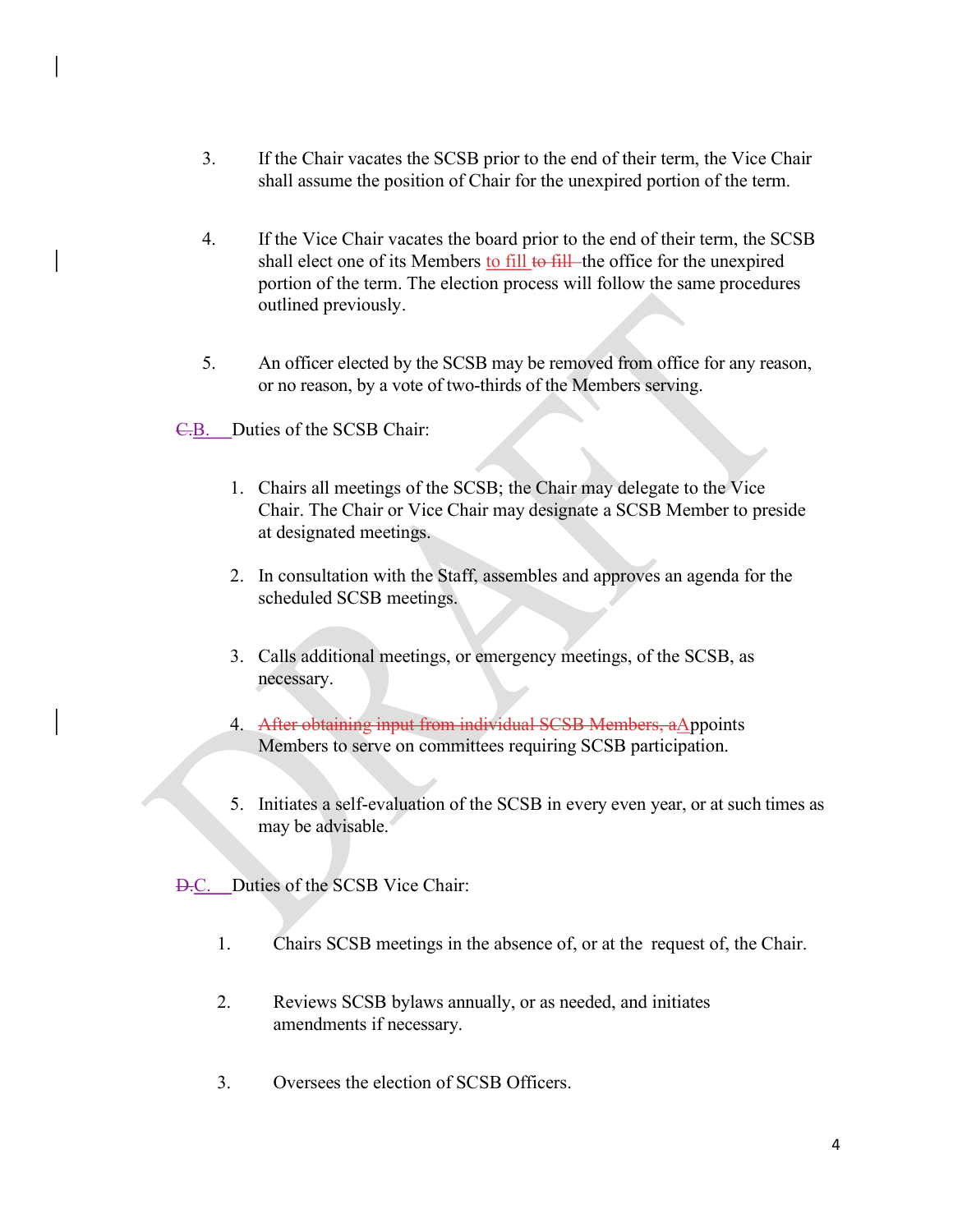4. Other duties as requested by the Chair.

#### V. Compensation for Services (State Policy: FIACCT 05-07.00)

- A. Each Member may receive per diem compensation as established by the director of the Division of Finance for attendance at meetings or activities related to any business of the SCSB. Advisors receive compensation in accordance with state law.
- B. The Staff Director shall certify statements of actual and necessary travel expenses incurred by SCSB Members in attending SCSB meetings or performing duties authorized by the SCSB.

### VI. Meetings

- A. The SCSB shall meet at the call of the Chair or upon the request of three SCSB Members, and at least  $10<sup>1</sup>$  times each year.
- B. Welcoming Remarks:
	- 1. The Chair may extend the opportunity to welcome SCSB and the public on a rotating basis to all SCSB Members.
	- 2. Opening remarks generally shall not exceed ten minutes.
- C. Voting by SCSB Members:
	- 1. A quorum of the SCSB is defined as four Members (U.C.A  $\S$ 53G-5-202). A quorum is required to validate an act of the SCSB. A majority vote of SCSB Members present is required for any legitimate motion except for amending any part of the bylaws, which requires a two-thirds vote of Members present.
	- 2. No SCSB Member may vote by proxy.
	- 3. No SCSB Member may vote in absentia.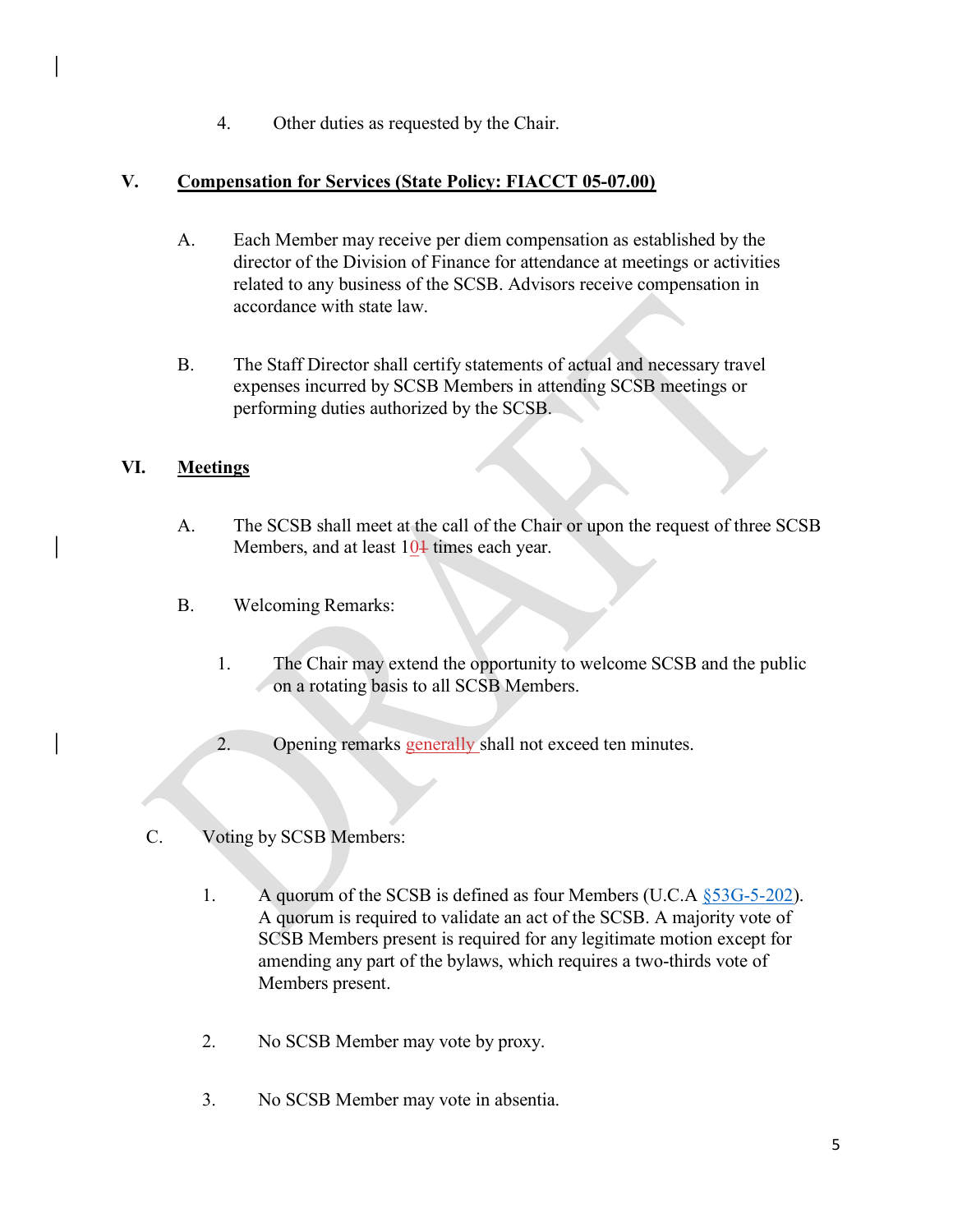- 4. No vote concerning any matter under consideration by the SCSB may be cast by mail or electronically, except when a SCSB Member votes in real time when participating in a meeting electronically.
- 5. Except as modified by state law or rule, or by these bylaws, Robert's Rules of Order (latest edition) shall constitute the rules of parliamentary procedure applicable to all meetings of the SCSB (except for strategic planning meetings).
- D. Any matter to be voted upon by the SCSB which creates a potential or actual conflict between the SCSB Members' personal or representational interests and his/her public duties shall be disclosed in open meeting to the Members of the body. Those matters which may create an appearance of a conflict of interest, or imply such a conflict, may be raised and disclosed with the SCSB; therefore, so the SCSB may act to acknowledge such appearance or implication and note it in the minutes. With such disclosure, the SCSB Member may participate in any discussions of the matter and vote in any necessary vote. When an actual conflict exits between an SCSB's personal or representational interests in his or her public duties, that SCSB Member shall not participate in any discussion or consideration of that matter, ornor shall they cast a vote on the issue. Those matters which may create an appearance of a conflict of interest, or imply such a conflict, may be raised and disclosed with the SCSB; so the SCSB may act to acknowledge such appearance or implication and note it in the minutes. With such disclosure, the SCSB Member may participate in any discussions of the matter and vote in any necessary vote.
- E. The SCSB shall approve a meeting schedule in April, May, or JuneAugust, September, or October for the following calendarfiseal year.
- F. The SCSB exists to aid in the conduct of the people's business. In keeping with the Open and Public Meetings Act, U.C.A.  $\S$  52-4, actions and deliberations will be conducted openly. The SCSB Staff shall notify the public and the media of its regular and special meetings of the SCSB in accordance with the Open and Public Meetings Act. The SCSB may hold an electronic meeting pursuant to U.C.A. §52- 4-207.
- G. Public notice of meetings shall be given in accordance with U.C.A.  $\S$ 52-4-202.
- H. At the request of three members of the SCSB, Tthe Chair shall add an item to a future agenda in a timely manner for possible action at the request of three members of the SCSB.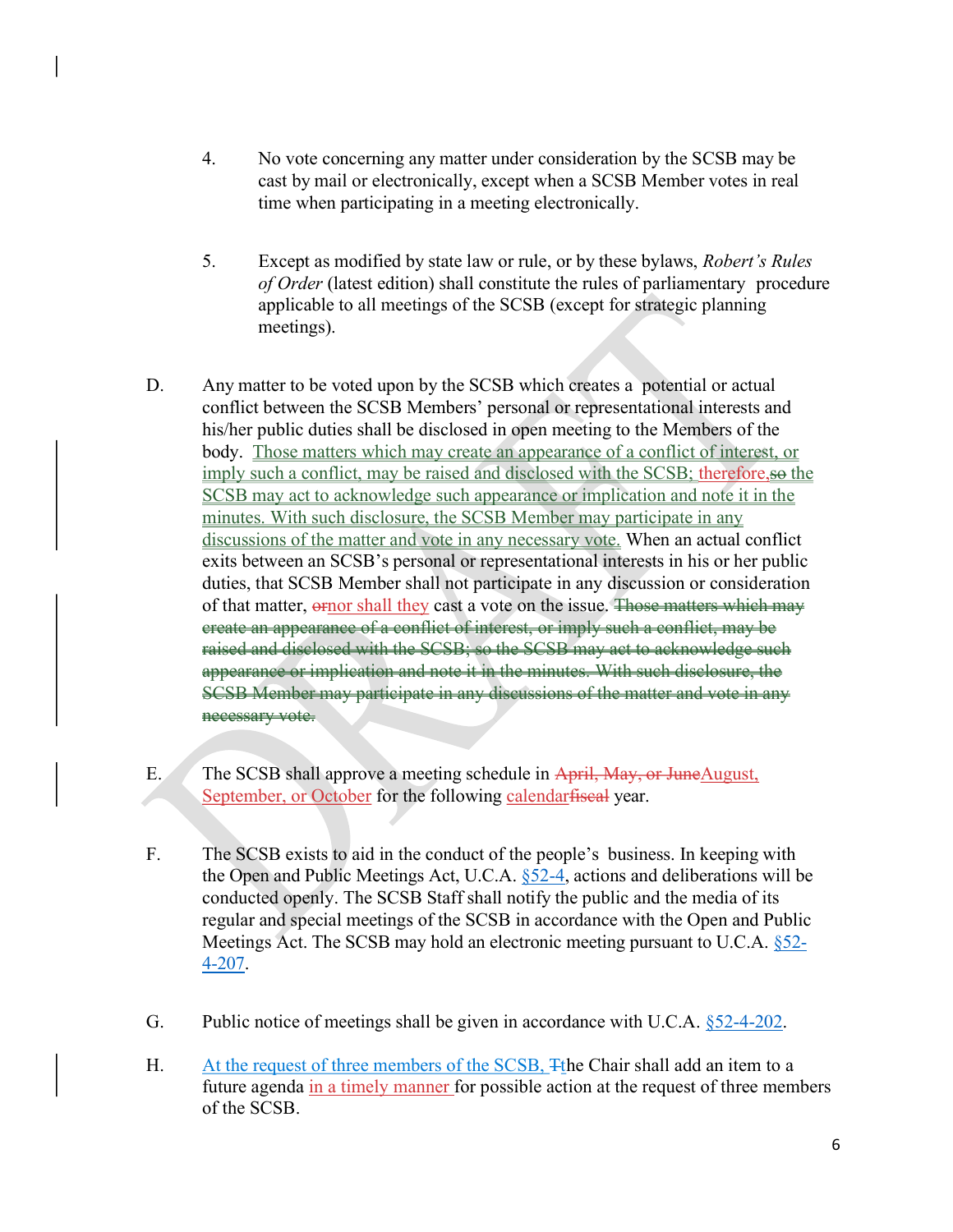- I. Public participation at SCSB meetings is invited. When acknowledged and recognized by the SCSB Chair, the public may speak to issues not on the agenda during the time designated for public comment<sub> $\bar{J}$ </sub> The public may also speak and to items on the agenda when the item is before the SCSB at the discretion of the Chair.
	- 1. Priority shall be given to those individuals or groups who, prior to the meeting, have submitted a written requests to address the SCSB, including a brief descriptions of the issue to be addressed.
	- 2. No action shall be taken by the SCSB during the public comment portion of the meeting.
	- 3. A SCSB Member may request that an item raised during public comment be placed on a future agenda for possible action.
	- 4.3. The Chair may limit the time available for individual comments; number of comments and time limits shall be stated prior to the public comment portion of the agenda.
	- 5.4. The Chair may request groups to designate a spokesperson.
	- 6.5. All presentations to the SCSB shall exemplify courteous behavior and appropriate language.
	- 7.6. Additional comments to the SCSB may only be made as recognized and invited by the SCSB Chair during a meeting.
- J. In responding to reports and presentations, the SCSB may use the following options:
	- 1. Take appropriate action: A motion made, seconded, and receiving a majority vote of the SCSB Members present will be recorded in the minutes and carried out.
	- 2. Receive the report: This action indicates that the SCSB has heard the report. A report shall be recognized in the minutes, and written material shall become a part of the record.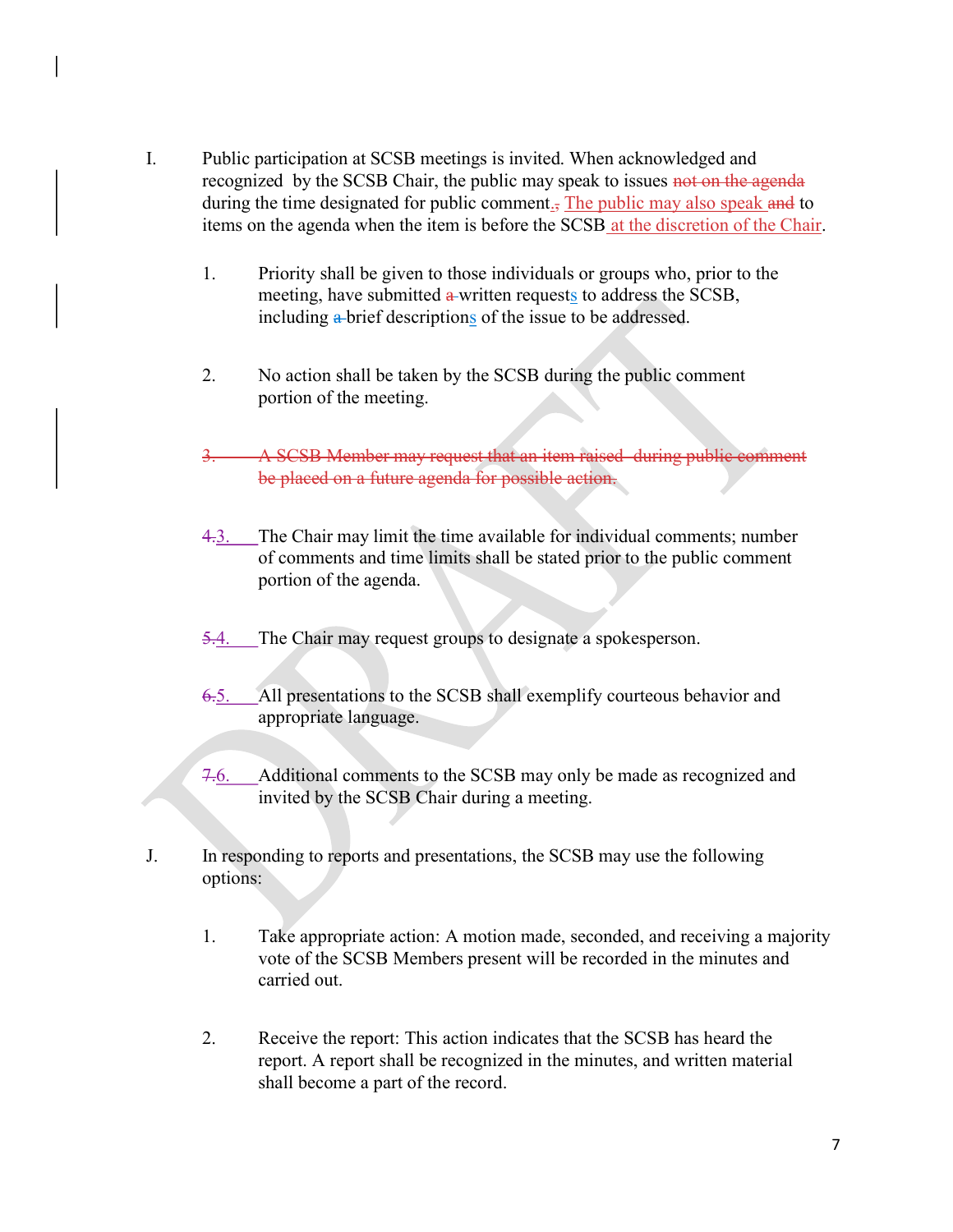- 3. Receive the report and refer it to staff: This is done when there is need for further study and recommendations at a subsequent meeting of the SCSB.
- 4. Take no action: If this option is taken, the Chair of the SCSB thanks the presenter and moves on to the next item on the agenda. Reference to the report shall be included in the minutes with the notation that the SCSB took no action.
- 5. In emergency situations, the Chair may alter the above procedures as appropriate.
- 6. The Chair's action shall be approved by a majority vote of the SCSB Members present.
- K. The SCSB shall engage in a self-evaluation process every even year or as may be directed by the Chair. TheA new strategic plan shall be adopted reviewed and/or approved every four years annually.
- L. Executive Sessions: A closed meeting may be held upon the affirmative vote of two-thirds of the SCSB Members present at an open meeting for reasons supported by U.C.A. §52-4-205. The reason or reasons for holding a closed meeting shall be included in the meeting's notice (U.C.A.  $\S$ 52-4-203(4)), and the votes, by name of each Member, either for or against holding such a meeting, shall be entered in the minutes of the meeting.
- M. Informal Hearings: The SCSB shall conduct informal hearings in accordance with U.C.A. §63G-4-203 as requested by charter schools recommended for termination (U.C.A. §53G-5-503).
	- 1. Hearings shall occur within 30 days of the written request.
	- 2. The Chair or designee shall preside over hearings. At least a majority of the SCSB members serving will act as a panel for the hearing.
	- 3. The school and the SCSB Staff shall each have a maximum of 60 minutes to present information pertaining to the recommendation of a charter termination.
	- 4. Only SCSB Members in attendance at the full hearing shall vote in an open meeting to either continue with the recommendation